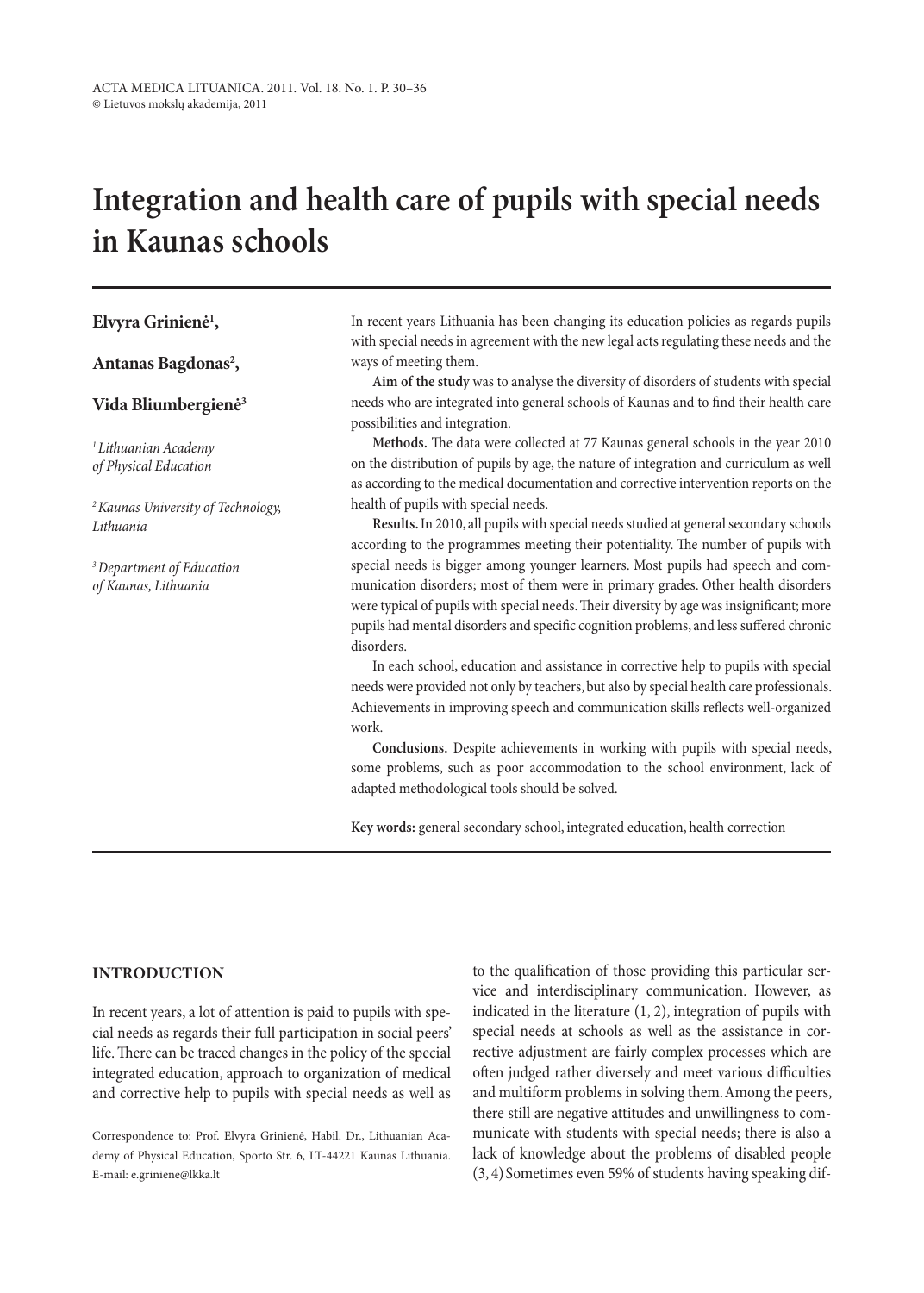ficulties, such as stuttering, experience bullying (5); teasing impedes self-expression and participation in class activities for students with special needs(6). Sometimes teachers do not pay as much attention to students with special needs as they should (3, 7). In assessing the work of a special educator, a lack of direct support for adapting to the educational content, training materials and training tools for work in the classroom could be noted; in most cases it is impossible to get an instant consultation and support while teaching all subjects(8, 9). Moreover, families having pupils with special needs participate rather inactively in the process of making decisions. There is still a great demand for knowledge about the problems that students with special need face. It is essential to find out how to achieve interpersonal relations, dissemination of working experience and the policy change in working with students with special needs(10, 11).

While evaluating the corrective, rehabilitation work with pupils with special needs who are integrated in general secondary schools, groups of children with different disorders are often chosen. It is indicated that properly selected physical exercises always help students who have cerebral palsy: they reduce the features of palsy or slow down their progress (12, 13). A particular help enables to reduce a variety, and even most severe ones, of speech disorders(6, 14). Knowledge of how to behave properly and when their behaviour is being assessed positively help visually impaired children to overcome fear (15). The usage of remedial games improves the emotional state, reduces fear, sadness intensity and reinforces positive emotions of children with chronic diseases (16). Despite the fact that the responsibility for those who are ill with diabetes is formed at a relatively early stage, they still need assistance (17). It was found that a number of students with special needs in schools depend on the collective methods of health survey typical of all the pupils. In such cases, the characteristics of health needs are of approximate frequency and do not highlight the differences (18). The situation when schools have a regular system of assistance for students with special needs enables a more accurate diagnosis of a disease; therefore, a more accurate medical assistance is given (19, 20). Changing educational situations for students with special needs, individualization of satisfaction of educational and health needs and additional special education law(21) implementation in Lithuania are accompanied by the new legislation on the education of pupils with special needs. Therefore, the integration of pupils with special needs into general schools, both in terms of health and education, is relevant today and will be in the near future.

*The aim of the study* was to analyse the diversity of disorders among students with special needs who are integrated into general schools of Kaunas and to elucidate their health care possibilities and the achievements of their integration.

#### **Organization and methods of study**

In 2010, a questionnaire was compiled to collect data about the distribution of pupils with special needs attending general schools of Kaunas. The factors that were taken into account were as follows: age, number of teachers and specialists working with these children, organizational forms for integration of pupils with special needs into general schools, achievements, difficulties and problems. On the basis of the data of medical documentation, there were analyzed the distribution of pupils with special needs and changes in their health, records about health problems and their variations made by doctors, records made by specialists working with pupils with special needs, remarks, medical corrective work reports about the achievements and deprivations of the work with pupils with special needs.

The data were collected in September 2010. In 77 general schools of Kaunas with the total number of 44 146 pupils, 4 258 had special educational needs.

The statistical analysis of the data was carried out using the SPSS software. There were calculated data distribution in percentage and margin among groups  $\chi^2$ . A correlation between integration of pupils with special needs and health problems was estimated using Pearson's correlation coefficient. Differences were considered statistically significant if a chosen level of significance was  $p < 0.05$ .

## **Results**

In recent years, in general schools of Kaunas the number of pupils with special needs has remained nearly the same: 9.2% in 2004, 8.2% in 2006, 9.7% in 2008 and 9.6% in 2010. This is due to a steady and constantly improving system that allows identifying and integrating pupils with special needs. The majority of pupils with special needs were completely integrated into the system of general education, i. e. they attended lessons together with other students. Only at one general school the integration was partial: there were four classes where pupils with mental disorders were taught and four classes for children with impaired hearing.

Certain tendencies of integration of pupils with special needs into general schools emerged. The biggest number of pupils with special needs was found among students of younger age. As is shown in Table, in 2010 there were significantly more pupils with special needs in primary classes if compared with basic and higher schools ( $p < 0.05$ ).

Speech and communication disorders were the most common ones among pupils with special needs (74.2%). Younger students with these disorders significantly outnumbered the elder ones. Cases of these disorders were rather scarce among elder pupils (Table) (p < 0.05).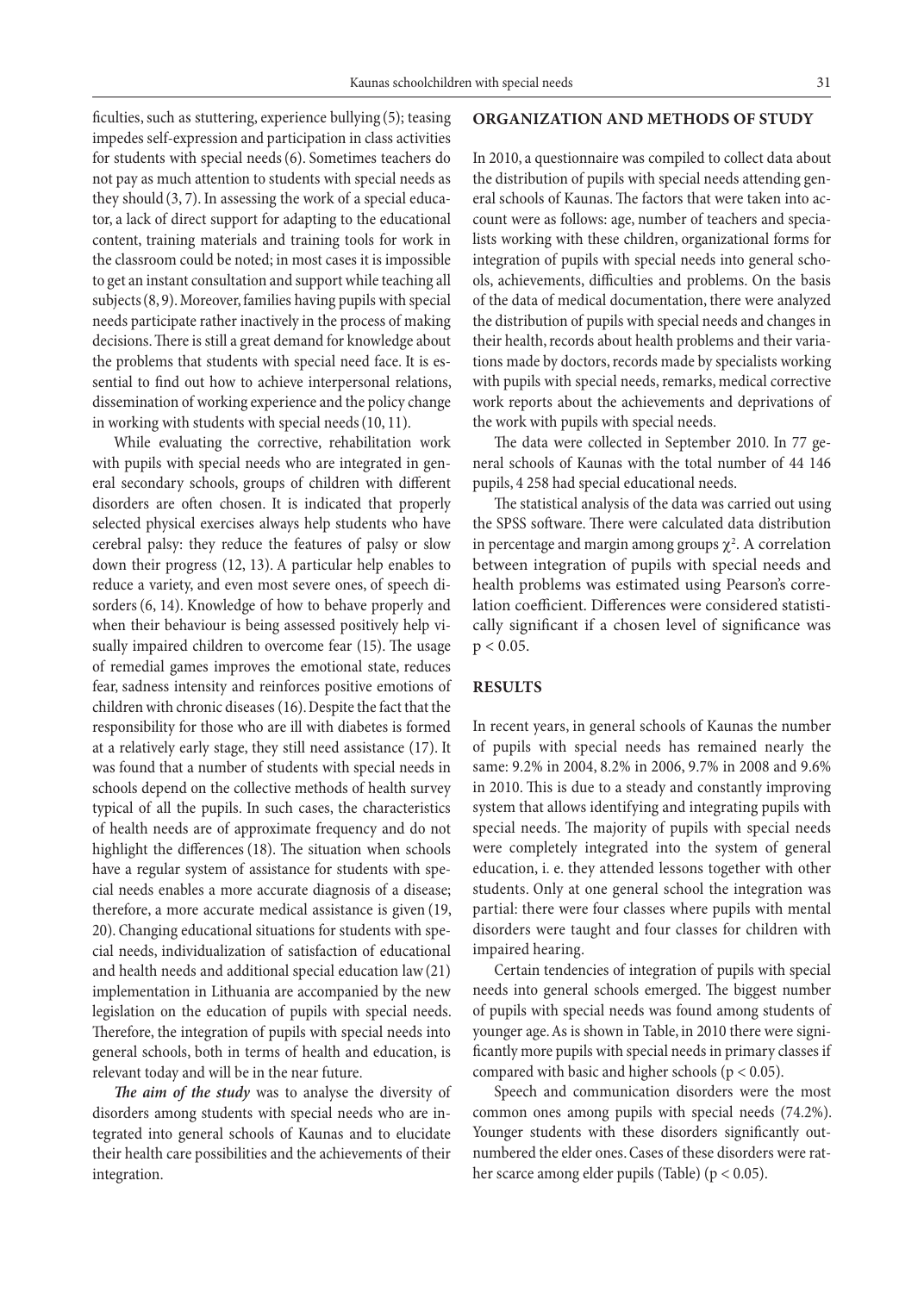| <b>Number of pupils</b><br>per class | <b>Total number of pupils</b> |               | <b>Pupils with special needs</b> |      | <b>Pupils having speech</b><br>and communication<br>disorders |      | <b>Pupils with other special</b><br>needs |      |
|--------------------------------------|-------------------------------|---------------|----------------------------------|------|---------------------------------------------------------------|------|-------------------------------------------|------|
|                                      | number                        | $\frac{0}{0}$ | number                           | $\%$ | number                                                        | %    | number                                    | $\%$ |
| Primary school:<br>classes I-IV      | 11844                         | 26.8          | 2826                             | 66.4 | 2 5 0 5                                                       | 79.1 | 321                                       | 29.7 |
| Main school:<br>classes V-VIII       | 14 121                        | 32.0          | 1053                             | 24.7 | 568                                                           | 17.9 | 476                                       | 44.1 |
| Higher school:<br>classes IX-XII     | 12 9 96                       | 29.5          | 322                              | 7.6  | 48                                                            | 1.5  | 274                                       | 25.4 |
| Gymnasium                            | 5 1 8 5                       | 11.7          | 57                               | 1.3  | 48                                                            | 1.5  | 9                                         | 0.8  |
| Total                                | 44 146                        | 100           | 4258                             | 100  | 3169                                                          | 100  | 1 0 8 0                                   | 100  |

Table. **Distribution of pupils with special needs by age (classes), groups**



**Fig. 1.** Distribution of pupils with special needs having speech and communication disorders by their nature, in percentage

As shown in Fig. 1, among pupils having speech and communication problems, most common were phonetic and phonologic disorders, one third of pupils had language impairment (insignificant, moderate and significant), and only a small group of pupils stuttered or had some other linguistic disorder ( $p < 0.05$ ).

Among pupils with special needs, 25.8% had other development and health disorders. As shown in Fig. 2, the majority of pupils with special needs had complex mental disorders and specific cognition problems, and less were hearing- or visually impaired, had physical and locomotive problems or chronic somatic and neurological disorders. In this group of pupils with special needs, the age was not significantly important (see Table); however, these are disorders that are more common in pupils in main schools.



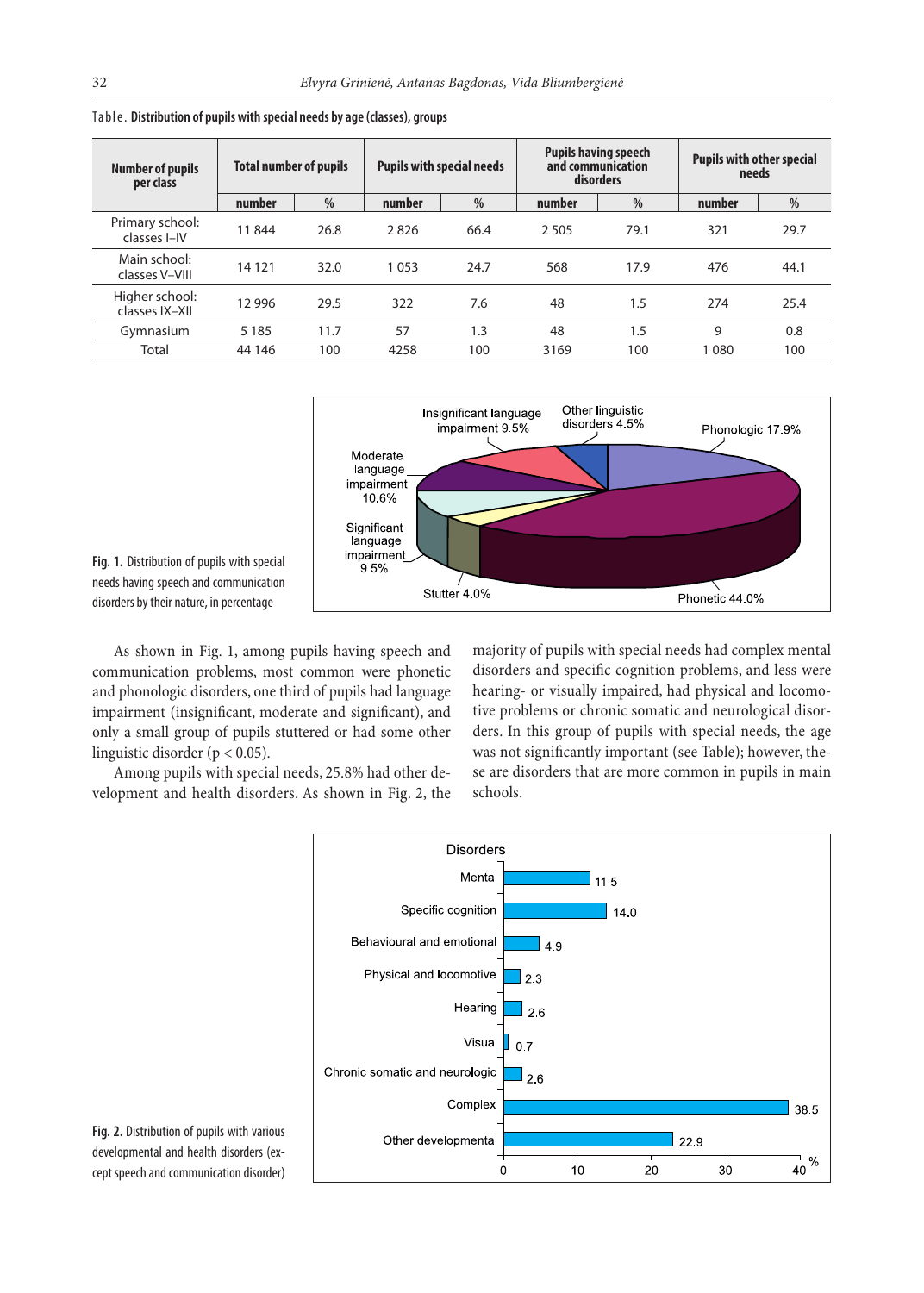

**Fig. 3.** Make-up of the committee for special education in general schools

The targeted and well coordinated work of teachers and specialists stimulated a successful educational process, integration of pupils with special needs and a full-fledged complex aid. In all schools, work with pupils with special needs was coordinated by a specially formed committee of 5–9 members (see Fig. 3). The committee calls 3–6 meetings annually, discusses the quality of pupils' education, analyzes and disseminates work experience.

Among pupils with special needs, 57.6% are taught according to modified programmes, 30.7% according to adapted programmes, 2.5% according to modified / adapted programmes, 8.1% according to special programmes, and 1.1% are taught according to individual programmes. In the previous years, teaching was organized rather similarly; for example, in 2005, 46.6% of pupils with special needs were taught according to modified programmes, 28.5% according to adapted programmes, and 24.9% according to general and special programmes.

In 2010, in general schools, apart from class and subject teachers, 30 special educators, 27 teachers-assistants, 80 speech therapists, 56 psychologists, 67 social educators and 59 community health care professionals worked with pupils with special needs. Due to the focused and well coordinated work of these specialists it was possible to provide pupils with special needs with full-fledged corrective aid. Moreover, in three of the general schools there operated health education assistance advisory centres (HEAAC) to help pupils having physical and locomotive problems and specialists who work with these children. In four schools such centres were meant for students with mental, speech and communication disorders and specialists who deal with these particular problems. Integrated pupils with special needs who had hearing problems or were visually impaired could also gain corrective aid at special rehabilitation centres in the city: three meant for handicapped and one for those with visual disorders. Specialists consulted not only teachers working with pupils with special needs at their school, but also other teachers in the district; they also helped children who did not attend any educational organizations and family members of those children.

The well-organized work can be reflected in the achievements of pupils with speech and communication disorders. In the school year 2009 / 2010, speech and communication disorders were eliminated in 36.9% of pupils, 29.1% achieved a significant improvement, for 23.2% of students the situation improved; in 10.1% the improvement was insignificant, and only 0.7% (4 pupils) did not experience any changes.

Despite all the above-mentioned achievements in the work with pupils with special needs, there still remain some problems to be solved. Out of 74 schools of Kaunas, only 6 have the environment suitable for pupils with special needs. While forming classes, little attention is paid to the number of pupils with special needs per class. In general schools, there is a lack of specialists able to provide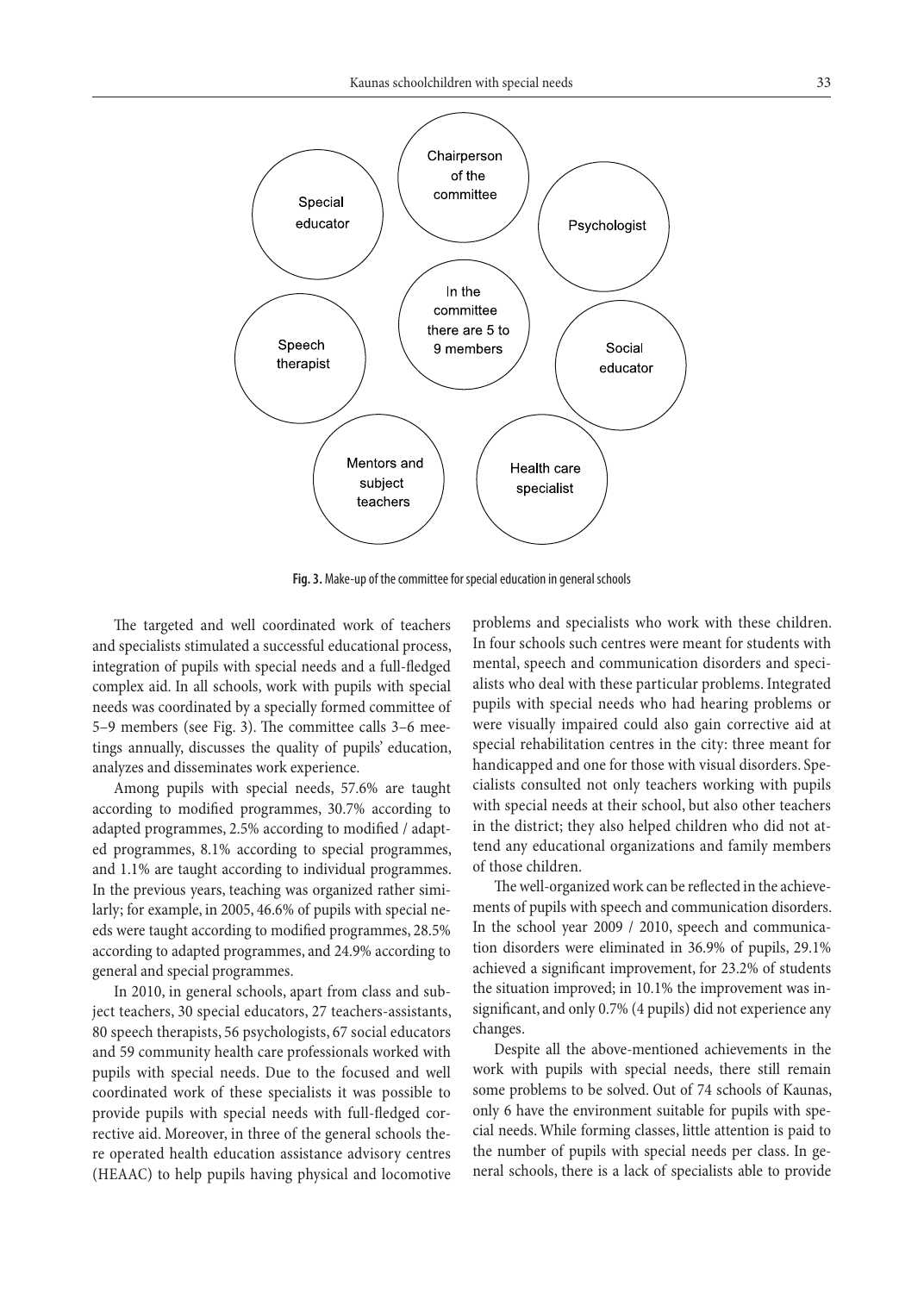special correction: there are only 17 special educators, 12 teacher assistants, 9 social educators. There is also a need of adapted methodological tools for working with pupils with special needs. Just a few of such pupils participate in out-ofschool activities, and there are just a few schools where some attention is paid to the self-expression and education of special abilities, formation of social skills and cultivation of working skills in pupils with special needs.

# **Discussion**

Twenty years ago, in Lithuania, pupils with special needs were taught at special boarding-schools. Alongside with the beginning of Education Reform there have gradually appeared changes in the policy of special education. During the first decade, the number of pupils with special needs, who were totally or partly integrated into general schools, increased significantly. This process was evoked by the Special Education Law (21) which established the structure of special education, bases of the organization of general education, goals for persons with special needs, educational forms, and duties for educators working with pupils with special needs. In the recent years, integration of pupils with special needs into general schools has stepped up. This process was induced by the development of legal documents validating the special education reform (22) and a more favourable peers and educators' attitude towards pupils with special needs (2, 7).

Data indicate that certain tendencies of health education and the integration of pupils with special needs into general schools have emerged. Most of these pupils have speech and communication disorders. There were significantly more pupils with special needs in primary classes than in basic and higher schools ( $p < 0.05$ ). It might be presumed that this is due to the fact that in 2008 all children with special needs attended nurseries, and the most common disorder was that of speech and communication (23). Also, there is a strong correlation (Pearson's correlation coefficient 0.98) between the number of pupils with special needs and their age. Primary school age is more beneficial for the development of speech peculiarities and for a more effective impact of corrective educational tools. Similar data have also been reported by other researchers (6, 14).

Among pupils with special needs who attended general schools, 25.8% had other developmental and health disorders. More pupils had complex mental and specific developmental disorders, less were hearing- or visually impaired, had physical and locomotive problems or chronic somatic and neurological disorders. Age did not play a significant role in this group of pupils with special needs. The statistically insignificant increase in basic schools could be due to a more intense expression of sexual maturation at this particular age.

As Liu et al.(19), Nageswaran et al.(20) and other researchers indicate, education and correction of disorders of pupils with special needs in general schools depend on focused, well coordinated activities of teachers and specialists and a constant aid system. In general schools of Kaunas, pupils with special needs are taught according to modified, adapted special and individual programmes adjusted to their potential. Committees of special education are formed at general schools so as to take care of those pupils. Corrective aid is provided by specialists working at school (special educators, teacher assistants, speech therapists, psychologists, social educators and community health care professionals); the specialists are supported not only by health education assistance advisory centres which operate in seven schools, but also by rehabilitation centres in the city for handicapped children and for those with visual disorders.

Despite achievements in the education of and health aid to pupils with special needs, there still remain some problems that must be solved: adjusting the environment to pupils with special needs, the lack of specially adjusted methodological tools, of attention to children's self-expression and formation of working skills.

## **Conclusions**

1. In 2010, in Kaunas, all 9.6% of pupils with special needs were attending general secondary schools. The majority were fully integrated and studied according to the programmes meeting their potentiality. There were more pupils with special needs among younger learners ( $p < 0.05$ ).

2.Most pupils with special needs had speech and communication disorders, more often in primary grades than in secondary and higher classes. Other health problems were typical of 25.8% of pupils with special needs. Their diversity by age was insignificant, whereas differences could be traced in the nature of disorders: more had complex mental disorders and specific cognition problems, and less were hearing- or visually impaired, had physical and locomotive problems or chronic somatic and neurological disorders.

3.In each school, education and assistance to corrective help for pupils with special needs were provided not only by class and subject teachers, but also by special educators, teacher assistants, speech therapists, psychologists, social educators and community health care professionals. These children were also consulted at various education advisory assistance centres. The well-organized work is reflected in achievements improving the linguistic and communicative skills of pupils with special needs.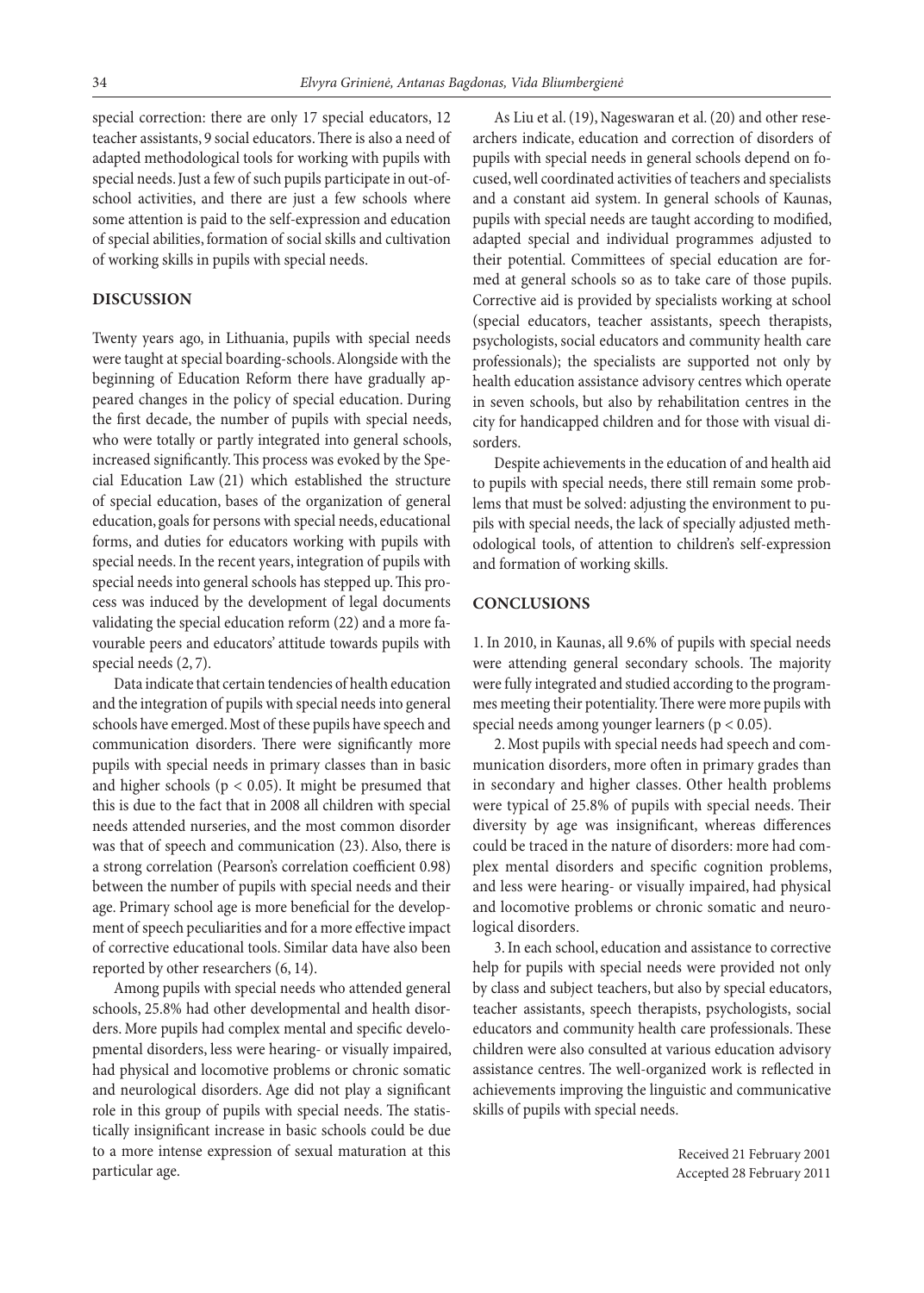#### **References**

- 1. Ambrukaitis J, Ruškus J, Bagdonienė V, Udrienė G. Specialių poreikių vaikas bendrojo lavinimo mokykloje: ugdymo kokybės kriterijų indentifikavimas. Specialusis ugdymas. 2003; 2(9): 61–72.
- 2. Gudonis V, Valantinas A, Strimaitienė L. Bendrojo lavinimo mokyklos bendruomenės nuostatos į specialiąsias klases ir jų ugdytinius. Specialusis ugdymas. 2003; 2(9): 73–84.
- 3. Bagdonas A. Specialiųjų poreikių vaikų integravimo problemos. Ataskaita Švietimo ir mokslo ministerijai 2003. Prieiga internetu: www.smm.lt/svietimo\_bukle/ tyrimai.sb.htm
- 4. Lucia de Anna. Educational integration of students with disabilities in Italy, in the school for all. J Spec Educ. 2007; 1(16): 8–16.
- 5. Lengvin M, Bortnick K, Hammer T, Wiebe E. Teasing and bullying experienced by children who stutter: toward development of a questionnaire. Contemporary Issues in Communication Science and Disorders. 1998; 25: 12–24.
- 6. Ivoškuvienė R, Makauskienė V. Experiences of teachers working with children who stammer. J Spec Educ. 2009; 1(20): 93–100.
- 7. Ambrukaitis J, Borisevičienė T. Bendrojo lavinimo mokyklos mokytojų ir tėvų požiūris į specialiojo pedagogo darbo efektyvumą. Specialusis ugdymas. 2007; 1(16): 116–26.
- 8. Fisher D, Frey N, Thousand J. What do special educators need to know and be prepeared to do for inclusive schooling to work? Teacher Education and Special Education. 2003; 26(1): 42–50.
- 9. Ališauskas A, Ališauskienė S, Gerulaitis D, Melienė R, Miltenienė L, Šapelytė O. Specialiosios pedagoginės pagalbos poreikis ir tenkinimo lygis ugdymo proceso dalyvių vertinimu. Specialusis ugdymas. 2009; 1(20): 131–43.
- 10. Grinienė E, Bliumbergienė V. Specialiųjų poreikių vaikų ir moksleivių integracijos Kauno miesto ugdymo įstaigose pasiekimai ir problemos. Moksl. konf. "Specialiųjų poreikių vaikų pažinimas ir ugdymas" medžiaga 2004 12 22. 2005; 28–30.
- 11. Gedvilienė G, Baužienė Z. Vaikų, turinčių judėjimo sutrikimų,ugdymo bendrojo lavinimo mokykloje kliūtys ir galimybės. Specialusis ugdymas. 2007; 2(17): 120–31.
- 12. Koscelny R. Strength training with CP. Cerebral Palsy Magazine. 2004; March: 12–4.
- 13. Daniusevičiūtė L, Poderys J, Brazaitis M, Poderytė K. Kineziterapijos ir funkcines treniruotes įtaka vaikų su cerebriniu paralyžiumi centrinės nervų sistemos funk-

cinės būkles, rodikliams. Specialusis ugdymas. 2006; 1(14): 85–93.

- 14. Munro N, Lee K, Baker E. Building vocabulary knowledge and phonological awareness skills in children with specific language impairment through hybrid language intervention: a feasibility study. Int J Lang Commun Disord. 2008; 43(6): 662–82.
- 15. Gudonis V, Bukšnytė L, Chazovienė J, Rovienė A. Sutrikusio regėjimo vaikų baimių ypatumai. Specialusis ugdymas. 2008; 1(18): 15–24.
- 16. Kepalaitė A, Jakimavičiūtė A. Vyresniųjų paauglių, besigydančių sanatorijoje, emocinių būsenų kitimas, taikant G. A. Raimundo "Gyvenimo žaidimas" terapijos metodą. Specialusis ugdymas. 2009; 2(21): 146–53.
- 17. Gomez Manchon M, Gomez Carrasco JA, Ramirez Fernandez I, Diez Fernandez T, Garsia de Frias E. Special needs of schoolchildren with diabetes mellitus. Point of view of parents and teachers (Abstract). An Pediatr (Bare). 2009; 70(1): 45–52.
- 18. Bethell CD, Read D, Blumberg SJ, Newachack PW. What is the prevalence of children with special health care needs? Toward an understanding of variations in findings and methods across three national surveys. Matern Child Health J. 2008; 12(1): 1–14.
- 19. Lui CL, Zaslavsky AM, Ganz ML, Perrin J, Gortmaker S, McCormic MC. The financial implications of availability and quality of usual source of care for children with special health care needs. Matern Child Health J. 2008; 12(2): 243–59.
- 20. Nageswaran S, Silver EJ, Stein RE. Association of functional limitation with health care needs and experiences of children with special health care needs. Pediatrics. 2008; 121(5): 994–1001.
- 21. Lietuvos Respublikos specialiojo ugdymo įstatymas 3228 (1998 12 15). Valstybės žinios. 1998; 115: 3–9.
- 22. Strolaitė S. Specialiojo ugdymo reformą grindžiančių teisinių dokumentų raida ir jų nuostatų įgyvendinimas. Specialusis ugdymas. 2002; 1(6): 158–70.
- 23. Grinienė E, Bliumbergienė V. Analysis of health and development disorders of preschool children with special needs in Kaunas kindergartens in 2000 and 2008. Acta Medica Lituanica. 2009; 16(3–4): 149–54.